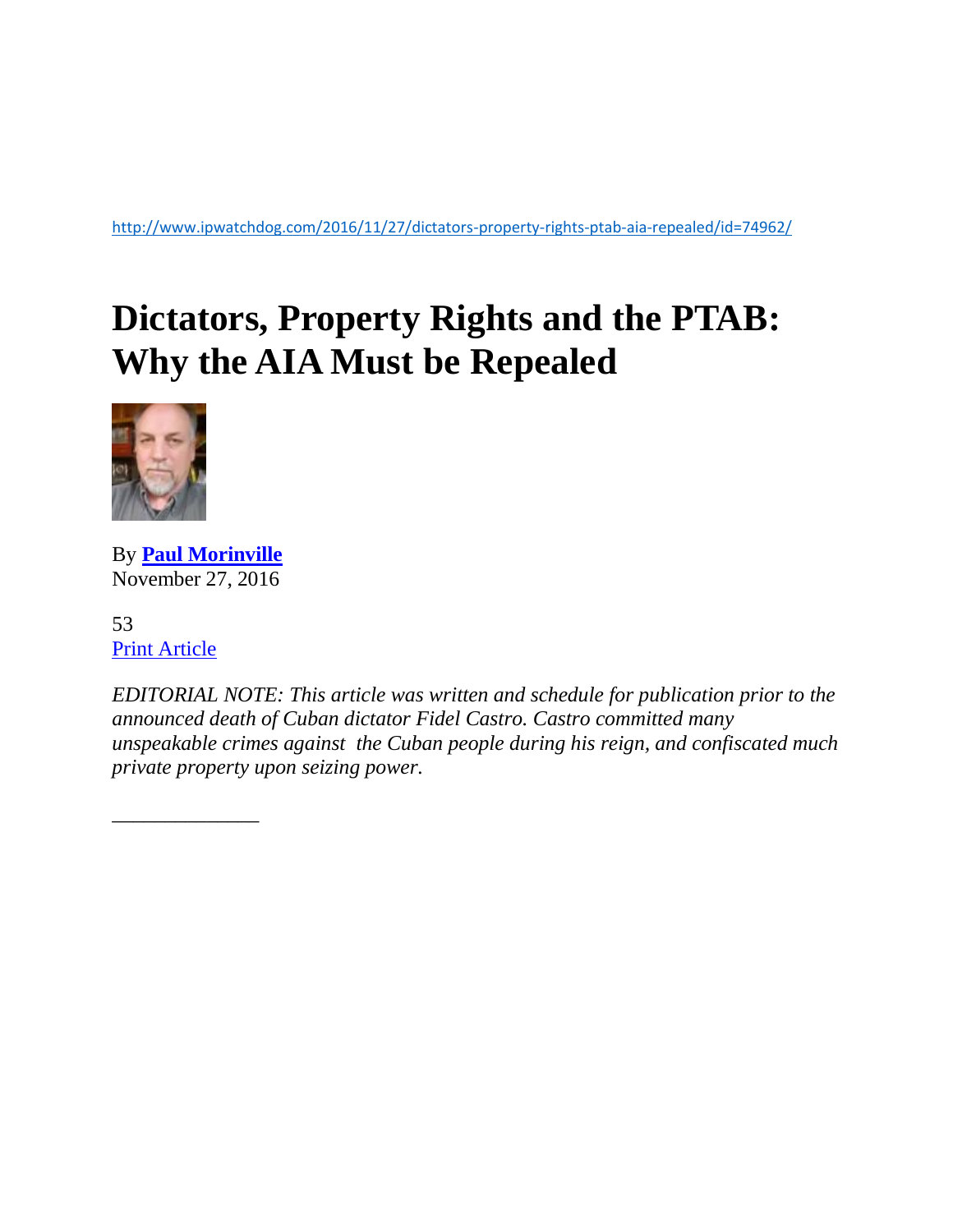

For months people have questioned how the

fortunes of inventors and startups may change as a result of who wins the presidency. Pundits have analyzed everything from lobbying money and political influence to grandparents and uncles to paint a picture of how each candidate might change the patent system. Now that Trump has won, the discussion has narrowed to whether Trump will keep patents weak or make patents great again. From the outside perspective, it is a curious exercise to say the least.

I recently attended the IAM Patent Policy conference where Trump and his transition team were the main course of discussion examining threads into his past, the people that surround him, and any other facets of Trump that could shed light on the likelihood the USPTO will be pro-inventor or pro-big tech.

But I have to ask… why are we even asking these questions? That question doesn't get asked for other types of property rights. Property is property, right? Can you remember an election where people were asking if their deed would keep squatters out of their living room depending on who won the presidency? I don't. It seems a preposterous question. After all, the deed on your house is a property right and everybody knows the government will back it up and eject the squatters. So why then do we, or should we, have to ask whether a Trump Administration will be in favor of strong patent rights? It all seems bizarre to say the least.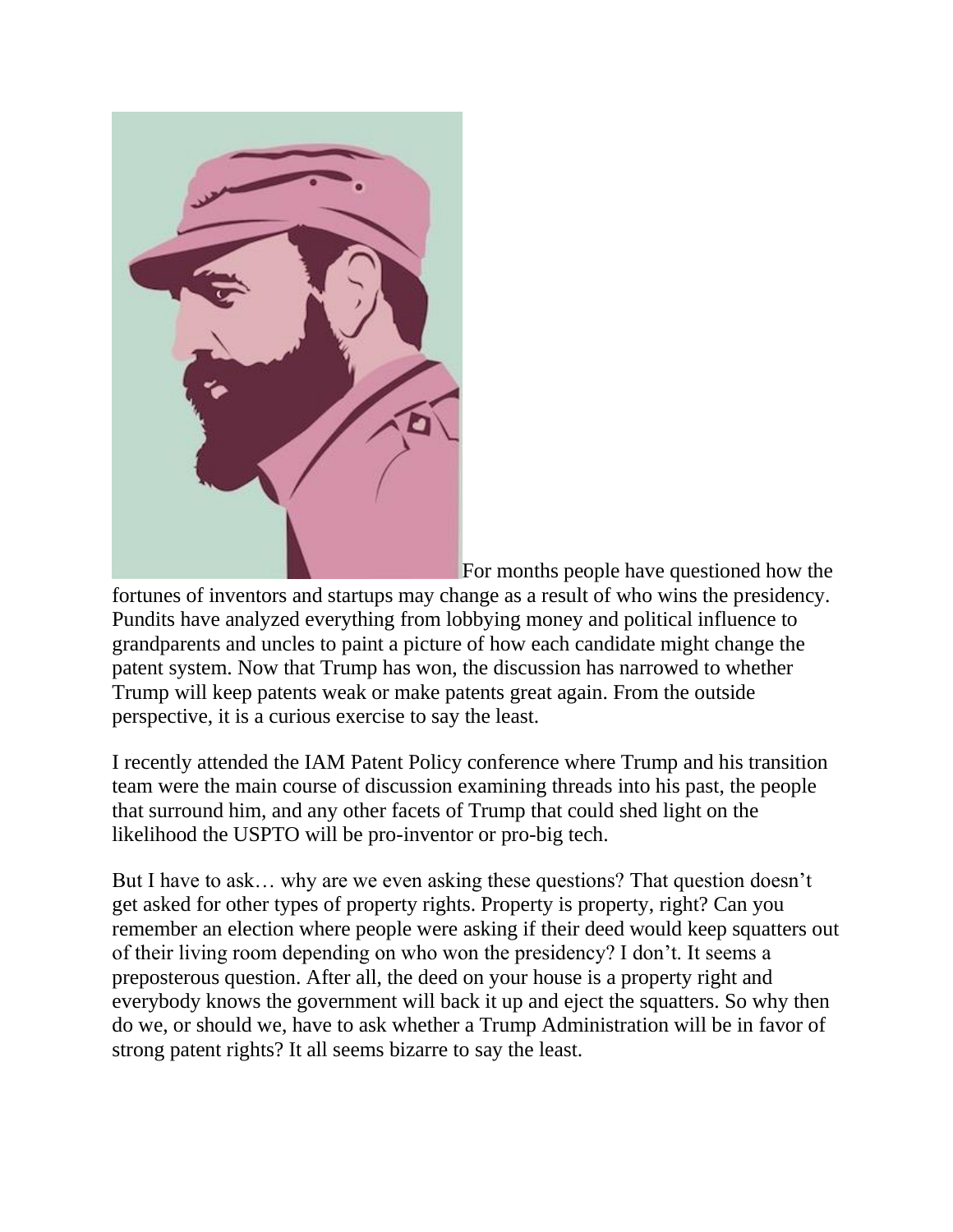In America, we seem to understand the importance of property rights. They enable the flow of capital to improve property and that capitalization effect is directly related to the strength of property rights. In fact, one of the most telling signs that a third world country will remain a third world country is the strength and stability of its property rights. If property rights are weak, or if they change from weak to strong and back again at the whim of the dictator, or every time a dictator is killed, deposed or otherwise ousted, people cannot attract capital needed to improve their property and, well, nothing improves. If you cannot be sure you will own your property tomorrow why would you ever invest in it? Real property sitting unimproved and disintegrating is an unfortunately rationale choice in third world countries, as well as those ruled with dictatorial authority.

Even though patent rights are property rights in black letter law and hundreds of years of precedent, they no longer behave like property rights. Patent rights in America now behave like a third world property rights. Since the America Invents Act, patent rights are wagging the tail on a political dog becoming stronger or weaker depending on who is president and what favors are owed to those who helped that person along the way.

It is not realistically possible to remove all politics from the USPTO. They are an agency of the Executive Branch and the presidency is by its very nature a political office. In the end, examiners and PTAB judges are employees of the president. They have career paths and they obey those higher in the chain of command, a chain of command whose apex is the president. Politics unavoidably drives the president and therefore politics unavoidably drives the USPTO. That has been the case during substantial downturns, such as during the Obama Administration, and during good times for innovators, such as during the Reagan Administration when the patent system was seen as a way to encourage innovation so America could compete with Japan.

Since the patent office was created, the president has had control of it and many presidents have made patents harder or easier to obtain within certain boundaries. Only a small fraction of patents are ever commercially viable so granting patents has seldom been a significant political issue. No human endeavor, political or not, can ever be perfect and invariably some controversial patents have slipped through the USPTO. That human inefficiency made the job of invalidating patents a significant political issue.

Prior to the America Invents Act, the job of invalidating patents was handled by lifetime appointed Article III judges who do not have a career path and are not directly subjected to political pressure. This separation of power and the American construction of the federal courts brought mostly fair decisions on the validity of